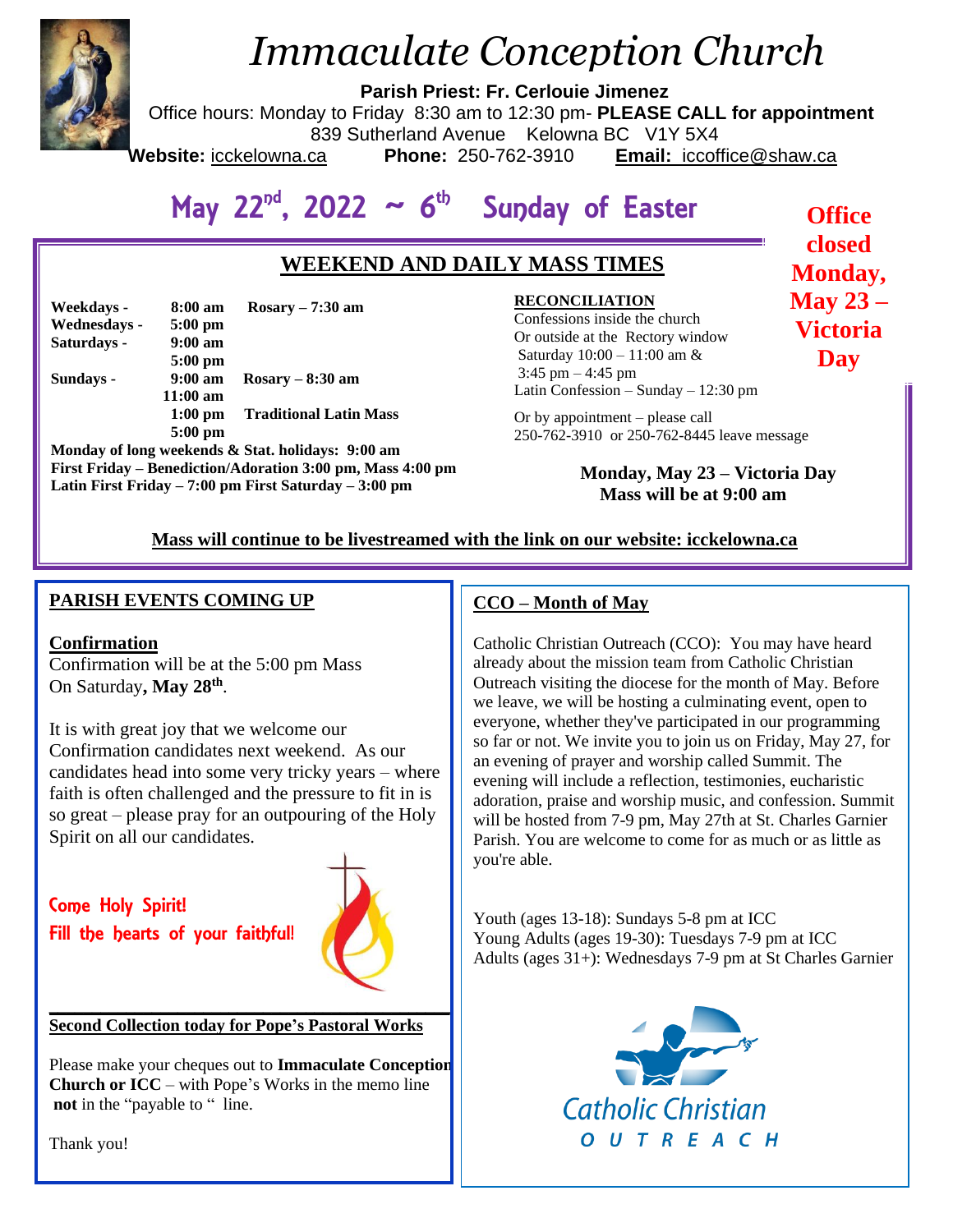| <b>Parish Office</b><br>PLEASE CALL OR EMAIL TO MAKE AN                                                                                                                                                                                                                                                                                                                                                                                                                                                                                                                                                                                                                                                                                 | <b>FORMED- EASY SIGN UP</b><br>To sign up for this FREE parish-sponsored resource, follow these                                                                                                                                                                                                                                                                                                                                                                                                                                                                                           |
|-----------------------------------------------------------------------------------------------------------------------------------------------------------------------------------------------------------------------------------------------------------------------------------------------------------------------------------------------------------------------------------------------------------------------------------------------------------------------------------------------------------------------------------------------------------------------------------------------------------------------------------------------------------------------------------------------------------------------------------------|-------------------------------------------------------------------------------------------------------------------------------------------------------------------------------------------------------------------------------------------------------------------------------------------------------------------------------------------------------------------------------------------------------------------------------------------------------------------------------------------------------------------------------------------------------------------------------------------|
| <b>APPOINTMENT – Monday to Thursdays</b><br><b>Parish Office: Maureen Marks</b><br>250-762-3910 ext. 0 or iccoffice@shaw.ca<br><b>Religious Ed offices:</b><br>David Ziebart david@icckelowna.ca<br>250-762-3910 ext. 3<br>Leanne Hopegood leanne@icckelowna.ca                                                                                                                                                                                                                                                                                                                                                                                                                                                                         | three easy steps<br>1. Go to formed.org<br>2 Click on the 'sign up' icon<br>3. Where is says 'Find your Parish or Organization,' enter<br>'Immaculate Conception Kelowna'<br>4. Click on our parish name<br>5. Enter your email address and create a password<br>**We are accepting donations for the 22/23                                                                                                                                                                                                                                                                               |
| 250-762-3910 ext. 4                                                                                                                                                                                                                                                                                                                                                                                                                                                                                                                                                                                                                                                                                                                     | subscription. Thank you for your generosity to                                                                                                                                                                                                                                                                                                                                                                                                                                                                                                                                            |
|                                                                                                                                                                                                                                                                                                                                                                                                                                                                                                                                                                                                                                                                                                                                         | keep this program available!                                                                                                                                                                                                                                                                                                                                                                                                                                                                                                                                                              |
| <b>Greetings fellow Parishioners! Evangelical Gardens</b><br>If any of you would like to have some of your favorite sun-<br>loving annuals in the gardens, feel free to drop them off and I<br>will plant them for you. Some suggestions, marigolds, trailing<br>plants for pots, Lobelia, petunias, portulaca<br>I am also looking for anyone who attends Mass or other (the<br>chapel) regularly during the week or weekend and wouldn't<br>mind watering a potted plant or two, that would be greatly<br>appreciated! Please feel free to pull a few weeds too!! I will have<br>the watering cans available and filled in advance for you. Let me<br>or the office know. God bless you and thank you in advance!<br>Mary Jane Martin | <b>IMMAC HOMESTAYS NEEDED FOR 2022-23</b><br>Do you enjoy learning about other cultures?<br>Do you like kids?<br>Do you have a spare room?<br>If you answered yes to these questions, you could be just the<br>family we're looking for! We are building our list of homestay<br>families for the 2022-23 school year! We expect to have students<br>from Latin America, Asia and Europe. This is a great<br>experience for your whole family and we pay \$1000 (tax free)<br>per student per month. If you'd like to learn more, please contact<br>Shelley Brodeur at irhs.ahc@cisnd.ca. |

#### **REMEMBER TO PRAY FOR THE ILL:**

Heidi Hurson, Dorota Nowak, Chinee Fajardo, Luisito and Crispin Clemente, Nancy Brisson. Paul Meyer, Ginoefa Diakow, Rick Lock, Cathie Lock, Mertis Filiatrault, Sister Barbara, Candace Gilmore-Stephensen, Anne Engel, Aisley Ducharme, Tony Lunelli, Catherine Fortunat, Michael M, Trudy Szulkies, Cherie Lynn Walsh, Suzanne Crowe, Alicia L, Rosa Maria Santos, Arthur Cobham, Marcus Cresswell, Ray Pauluk, Aggie Turner, Desjardines families, Rachel Donegan, & Ernie Poitras.

\*\*If you have a loved one **that** you would like on the prayer list or if you know of someone who no longer needs to be on the list please contact Maureen at the Parish office – 762-3910 ext. 0, or email at iccoffice@shaw.ca

#### **MASS INTENTIONS Repose – R. Intention – I.**

|                                                               | Sat. May 28 $9:00$ am <b>R</b> . Marguerite & Maynard Allers |
|---------------------------------------------------------------|--------------------------------------------------------------|
| 9:00 am <b>R</b> . Doris Marie McBean<br>May 21<br>Sat.       | 5:00 pm <b>R.</b> Jean & Donna Cargnelli                     |
| <b>R.</b> Vera Landucci<br>$5:00 \text{ pm}$                  |                                                              |
|                                                               | Sunday May 29 9:00 am Intentions of Parishioners             |
| <b>Intentions of Parishioners</b><br>9:00 am<br>May 22<br>Sun | 11:00 am Intentions of Parishioners                          |
| $11:00 \text{ am}$<br>Intentions of Parishioners              | $5:00 \text{ pm}$<br><b>I.</b> Dave Allen                    |
| $5:00 \text{ pm}$<br><b>R.</b> Jose & Victor dos Santos       |                                                              |
|                                                               | Mon. May 30 $8:00$ am $\,\mathbf{R}$ . Don Froh              |
| Mon. May 23 9:00 am R. Pasco & Aprile families                | Tues. May 31 8:00 am <b>R.</b> Delores Keating               |
| Tues. May 24 8:00 am <b>R.</b> Andrzej Walczak                | Wed. June 1 8:00 am <b>I.</b> Brant Sharko                   |
| Wed. May 25 8:00 am I. Mary Jean & Ben Sia                    | 5:00 pm <b>I.</b> Cele Cargnelli                             |
| 5:00 pm <b>R.</b> Cec Kaller                                  | Thurs. June 2 8:00 am I. Loretta Sharko                      |
| Thurs. May 26 8:00 am I. Candace Sharko                       | June 3 8:00 am I. Franca Lunelli<br>Fri.                     |
| Fri. May 27 8:00 am I. Lynne Larkin                           | 3:00 pm Adoration/Benediction                                |
|                                                               | 4:00 pm $\,$ <b>R</b> . Santiago Vasquez                     |
|                                                               |                                                              |

**Give to Ukraine** – We have a list of items (on the tables in the entrance of the church) that are needed by our brothers and sisters in the Ukraine and bins in the entrance of the church you may leave the items. You may also give to Our Lady of Dormition, Ukrainian Catholic Church on Coronation Ave and Gordon - **250-860-7295**. Please contact the church for times you can drop off items to support those suffering from the war in the Ukraine. Continue to pray for peace in the world.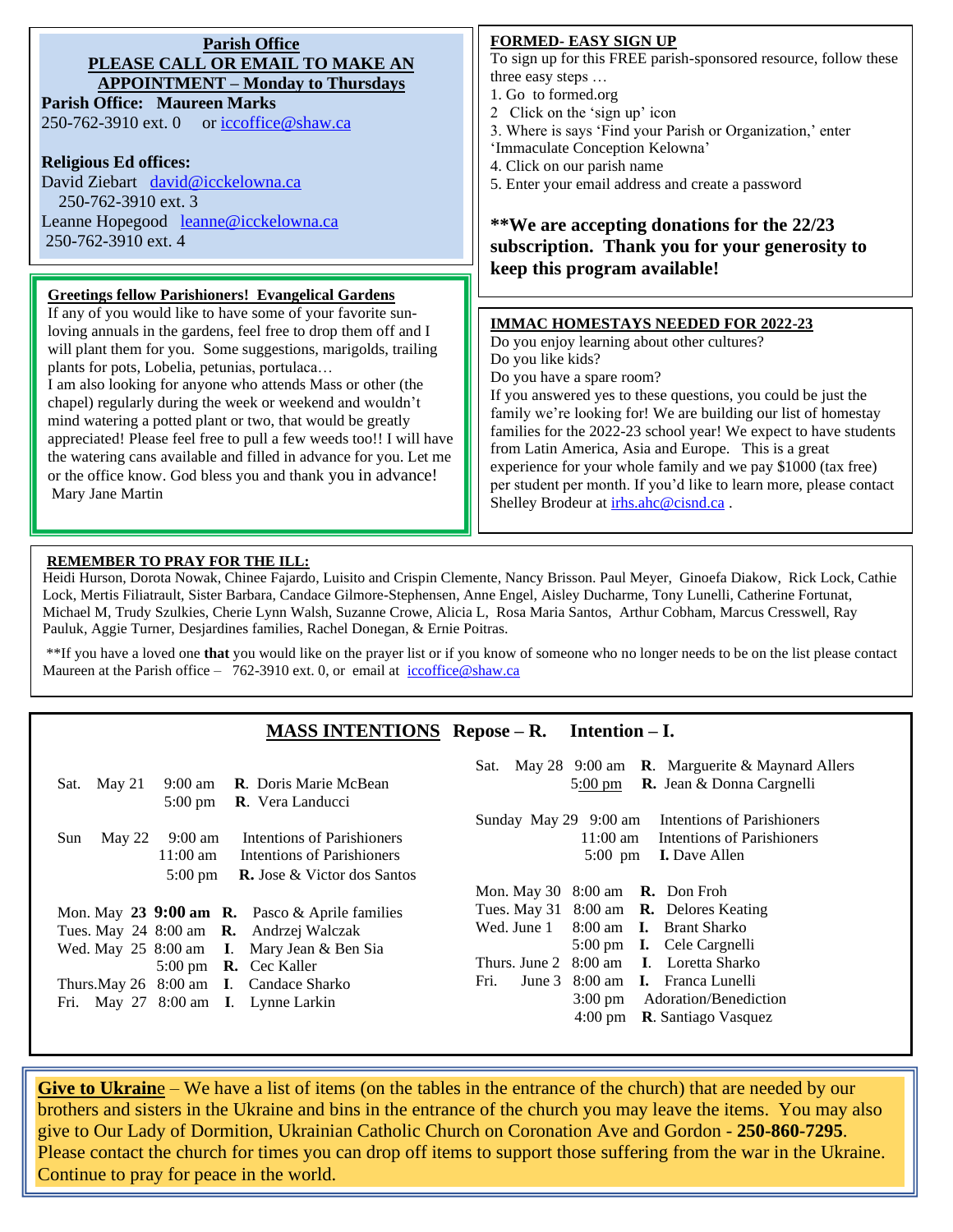#### **CWL**

There are immediate openings for the new CWL executive. Without you, we cannot continue to grow. Positions need to be filled, to continue to be an important part of Catholic women in the Church. There is a place for you. You are essential to bring us to a full team.

CWL National Convention – August  $14<sup>th</sup> - 17<sup>th</sup>$ , 2022 **Please call Carolyn - 250-300-5108 for information.**

#### **Our Lady of Pentecost Gathering in the Spirit**

Come! Join us in Kelowna, August 7-12, as we Gather in the Spirit, at St. Charles Garnier Church. Fr. Peter Sanders, from Monterey, California, will present a series of talks on the Word of God from Rev 19.7, "Let us rejoice and exult and give Him Glory." Father Peter's ministry has taken him worldwide on seminars, retreats, and healing services.

To register and inquire about funding assistance, contact Maria McManus 1-250-707-1423 untamedspirit@telus,net **Early Bird Rate: closes June 17,** and is \$500 with

accommodation at Seton House, (limit 50 people). Commuter rate is \$275. From June18-July 22, the rate with Seton House is \$550 and \$325 for commuters. Posters and brochures contain detailed information, and are in your parish and on the web: <https://www.holyspiritbaptizer.com/gathering-in-the-spirit>

#### **INVINCIBLE HOUSING**

Want to join a small group of volunteers who are hardworking, innovative, flexible and cooperative? We use these skills to help people stay housed when they hit hard times. It may be a family break-up, an illness or injury, or a critical change in circumstances where the next stop is homelessness.

This group is "Invincible Housing", and it is a special project of The Society of St. Vincent de Paul of the Okanagan Valley. We meet people one-on-one and assist them with small but essential financial and other support for housing. This approach led, in part, to St. Vincent de Paul's nomination as a finalist in the Kelowna Civic Awards as 'Volunteer Group of the Year'!

We could use a few more good people on our small but mighty team!

Come for a brief, open meeting on Saturday, June 4th, 2022, at 9:30 in the Blue Room of the Immaculate Conception church hall at 839 Sutherland Avenue to see what we're about!

Featuring Grandma Maria's home-made cinnamon buns, good coffee or tea and good plans!

Questions? Call Peggy at 250- 718-1575 or email [salaberryp2@gmail.com](mailto:salaberryp2@gmail.com) for more info...



#### *St. Vincent de Paul*

Next weekend St. Vincent de Paul members will be holding donation boxes. All money collected goes directly to helping those who are disadvantaged in our city. Please give generously.

Our members strive to ensure our neighbors receive food, rent and other needs to be safe and healthy. Thank you for all your support with our ongoing endeavors



We are still looking for assistance with keeping the accounts for St. Vincent ICC council. Please call Elaine at 250-899-8992 or email  $\frac{icc \, \text{ssvp@gmail.com}}{c}$ . Thank you.

To give financially – e-transfer at  $\frac{icc \, \text{ssvp}\omega \text{gmail.com}}{c}$  or through our National website: ssvp.ca click Donate and choose Immaculate Conception Church. Or drop in collection at ICC.

# **BAPTISM**

**Please contact the PARISH OFFICE FIRST when enquiring about your child's baptism. Do not contact priest through social media.** 

 Parents and Godparents **must be** practicing Catholics and **registered parishioners** here at Immaculate Conception. **Please call or email the office at least 6 weeks prior to your requested date to ensure time for your preparation.** 250-762-3910 – Parish Office Or email [iccoffice@shaw.ca](mailto:iccoffice@shaw.ca) 

#### **ROSARY FOR WORLD PEACE**

ICC will continue the ROSARY FOR WORLD PEACE on Wednesdays, before the Mass at 4:30 pm. We are registered among 4,849 parishes throughout the world praying every Wednesday afternoon/evening.

Scan the link below for inspiration in this global appeal to Our Blessed Mother Mary. Everyone urged to join us <https://public-rosary.org/>



#### **PAPAL VISIT TO CANADA**

There is a second attachment to the bulletin this weekend with a letter from the CCCB in regards to the Pope's visit to Canada. This will also be on our website.

The Vatican announcement references a Papal Visit to Canada from July 24-30, 2022. Please note that the Holy Father will leave Canada on July 29th and arrive in Rome on July 30th. For this reason, in all of our materials we will refer to a Papal Visit to Canada from July 24-29, 2022 as these are the dates the Holy Father will be in Canada.